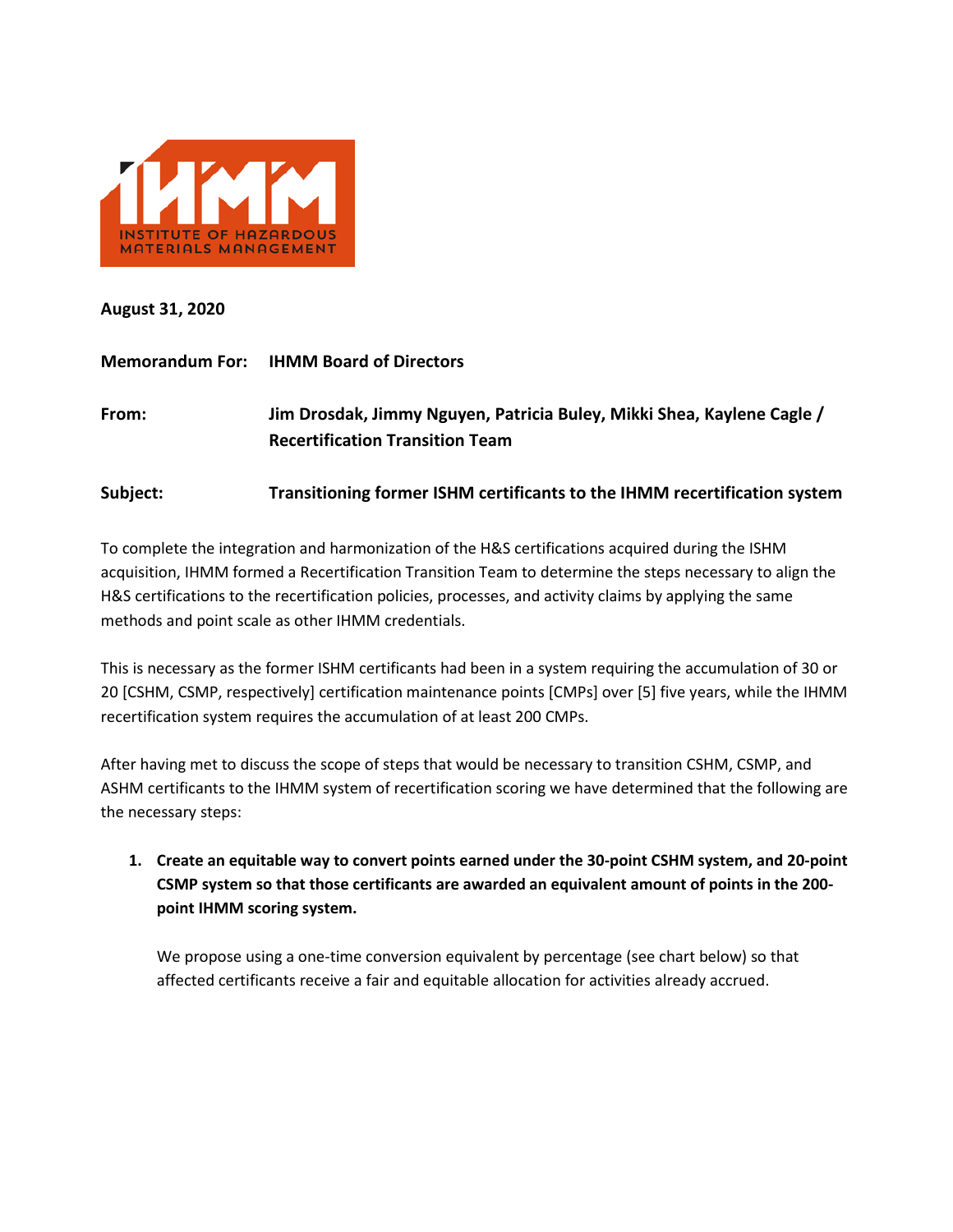| ◢                                        | $\overline{A}$                   | B                         | Ċ              | D   | E                                  | F    | G   | H              |    | J   | К  | L  | M   | N. | $\circ$ | P    | $\Omega$ | $\mathbb{R}$ |
|------------------------------------------|----------------------------------|---------------------------|----------------|-----|------------------------------------|------|-----|----------------|----|-----|----|----|-----|----|---------|------|----------|--------------|
| $\mathbf{1}$                             |                                  | <b>EMPLOYMENT SCORING</b> |                |     |                                    |      |     |                |    |     |    |    |     |    |         |      |          |              |
| $\overline{2}$                           |                                  |                           |                |     |                                    |      |     |                |    |     |    |    |     |    |         |      |          |              |
| $\overline{\mathbf{3}}$                  |                                  |                           |                |     | Year 1 Year 2 Year 3 Year 4 Year 5 |      |     | <b>TOTAL</b>   |    |     |    |    |     |    |         |      |          |              |
| $\overline{4}$                           |                                  |                           |                |     |                                    |      |     |                |    |     |    |    |     |    |         |      |          |              |
| 5                                        | <b>ISHM/Per Year</b>             | 3                         | 3              | 3   | 3                                  | 3    |     | 15             |    |     |    |    |     |    |         |      |          |              |
| 6                                        | <b>ISHM Cumulative</b>           | 3                         | 6              | 9   | 12                                 | 15   |     | 15             |    |     |    |    |     |    |         |      |          |              |
| $\overline{7}$                           |                                  |                           |                |     |                                    |      |     |                |    |     |    |    |     |    |         |      |          |              |
| $\boldsymbol{8}$                         | <b>IHMM/Per Year</b>             | 20                        | 20             | 20  | 20                                 | 20   |     | 100            |    |     |    |    |     |    |         |      |          |              |
| $\begin{array}{c}\n9 \\ 10\n\end{array}$ |                                  | 20                        | 40             | 60  | 80                                 | 100  |     | 100            |    |     |    |    |     |    |         |      |          |              |
|                                          |                                  |                           |                |     |                                    |      |     |                |    |     |    |    |     |    |         |      |          |              |
| $\overline{11}$                          |                                  | 20%                       | 40%            | 60% | 80%                                | 100% |     |                |    |     |    |    |     |    |         |      |          |              |
| 12                                       |                                  |                           |                |     |                                    |      |     |                |    |     |    |    |     |    |         |      |          |              |
| 13                                       | PROFESSIONAL DEVELOPMENT SCORING |                           |                |     |                                    |      |     |                |    |     |    |    |     |    |         |      |          |              |
| 14                                       |                                  |                           |                |     |                                    |      |     |                |    |     |    |    |     |    |         |      |          | <b>TOTAL</b> |
|                                          | 15 ISHM Old System Units         | 1                         | $\overline{2}$ | 3   | 4                                  | 5    | 6   | $\overline{I}$ | 8  | 9   | 10 | 11 | 12  | 13 | 14      | 15   |          | 15           |
| 16                                       |                                  |                           |                |     |                                    |      |     |                |    |     |    |    |     |    |         |      |          |              |
|                                          | 17 <b>IHMM CMPs</b>              | 7                         | 13             | 20  | 27                                 | 33   | 40  | 47             | 53 | 60  | 67 | 73 | 80  | 87 | 93      | 100  |          | 100          |
| 18                                       |                                  |                           |                |     |                                    |      |     |                |    |     |    |    |     |    |         |      |          |              |
| 19                                       |                                  |                           |                | 20% |                                    |      | 40% |                |    | 60% |    |    | 80% |    |         | 100% |          |              |
| 20                                       |                                  |                           |                |     |                                    |      |     |                |    |     |    |    |     |    |         |      |          |              |

This can be accomplished by adding a scoring category for "ISHM Points Conversion One-Time" which we can add in the system.

#### **2. Notification of CSHM and CSMP certificants that affords a year of lead time for the transition.**

We can notify CSHM and CSMP certificants via system e-mail, with phone follow-ups, and via IHMM Today.

In addition to mentioning the change in process and point scale, this notice should include a reference to the One-time nature of the conversion of points already accrued, the IHMM scoring table, and the timelines for the changes.

The notice should contain an emphasis on two categories that will appear most drastically changed, but work in certificant's favor

**ISHM COC Category 4- Attendance at safety or safety management Meetings, Conferences, and Educational Programs.** Changes from CEU value to a 1 CMP/Contact hour with a 5 per day 20 per conference cap.

**ISHM COC Category 6- ISHM Examination or other ISHM recognized certifications. Changes to new first-time certification at a flat rate of 15 CMPs**, but CHSM and CSMP certificants can still use any use courses and claim items used to recertify other certifications at their 1 CMP/contact hour claim scoring value.